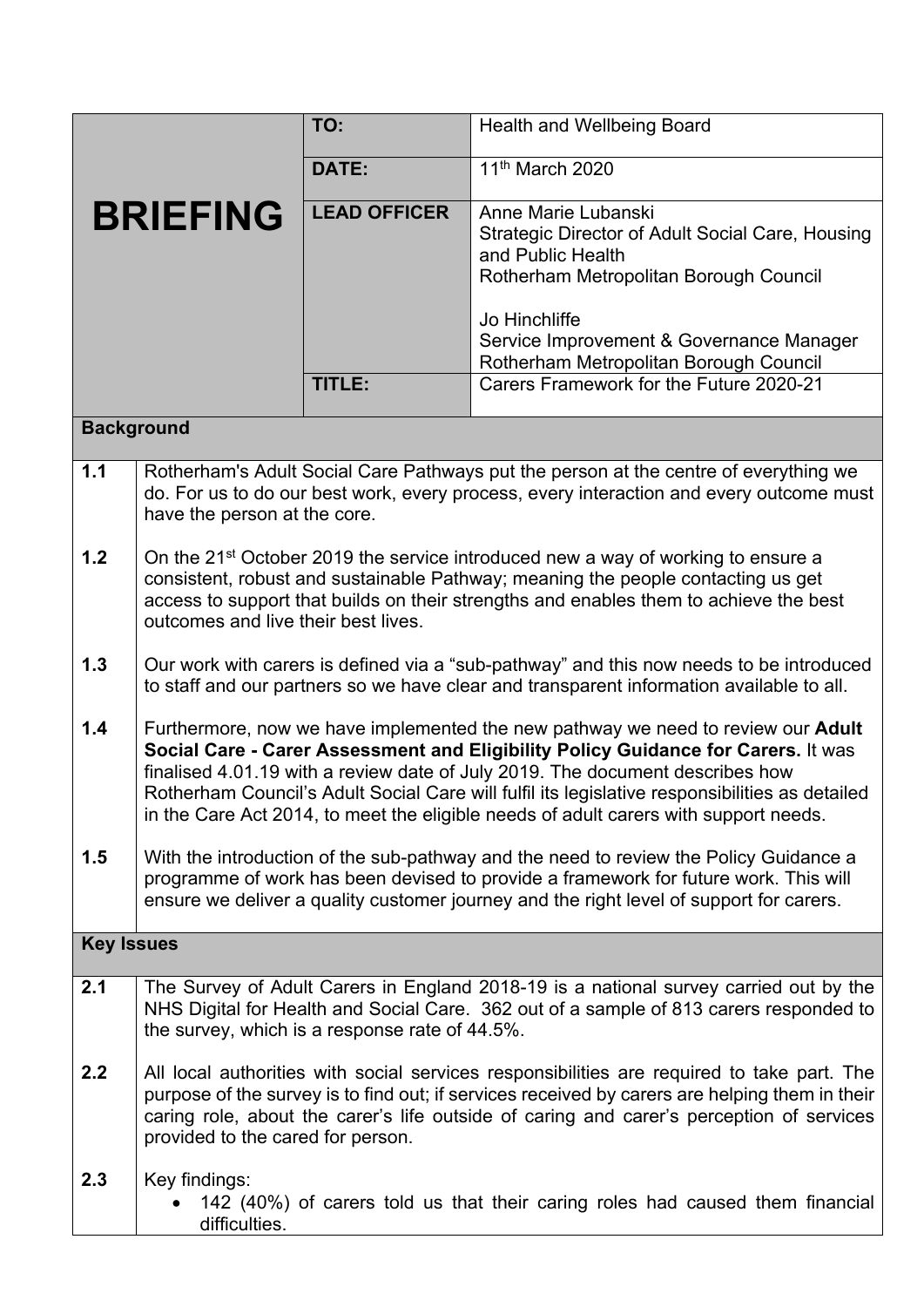|                                           | • $81(23%)$ of the carers told us that they are not in paid employment with 65 (19%)<br>of these stating this is due to their caring responsibilities.                                                                   |  |  |  |
|-------------------------------------------|--------------------------------------------------------------------------------------------------------------------------------------------------------------------------------------------------------------------------|--|--|--|
|                                           | 227 carers (66%) told us that they do some of the things they value or enjoy with                                                                                                                                        |  |  |  |
|                                           | their time but not enough.                                                                                                                                                                                               |  |  |  |
|                                           | 130 carers (36%) said that they have as much social contact as they want, 170<br>$\bullet$<br>(47.5%) have some but not enough and 58 carers (16%) stated they have little<br>social contact and feel socially isolated. |  |  |  |
|                                           | 207 carers (59%) stated that they have some control over their daily life but not<br>$\bullet$                                                                                                                           |  |  |  |
|                                           | enough.<br>44% of carers said they feel they have some encouragement and support but not                                                                                                                                 |  |  |  |
|                                           | enough in their caring role with a further 18% stating that they receive none.<br>39% of carers spend over 100 hours or more per week looking after the person<br>they care for.                                         |  |  |  |
| 2.4                                       | <b>Carer Survey Recommendations:</b>                                                                                                                                                                                     |  |  |  |
|                                           | 1. Develop processes to enable a smoother transition from children to adult services.                                                                                                                                    |  |  |  |
|                                           | 2. Develop consistency in our approach i.e. dedicated case worker from point of<br>contact throughout.                                                                                                                   |  |  |  |
|                                           | 3. Strengthen our information and advice offer to ensure it reaches its target audience<br>and is fit for purpose.                                                                                                       |  |  |  |
|                                           | 4. Introduction of the TOM Model should ensure that advice and support is available                                                                                                                                      |  |  |  |
|                                           | before the situation becomes critical.                                                                                                                                                                                   |  |  |  |
| <b>Key Actions and Relevant Timelines</b> |                                                                                                                                                                                                                          |  |  |  |
| 4.1                                       | The following key actions have been identified:                                                                                                                                                                          |  |  |  |
|                                           |                                                                                                                                                                                                                          |  |  |  |
|                                           | Update the carer profile (Inc Young Carers) who are our carers?<br>Review of the current carer strategy – complete an impact assessment via focus                                                                        |  |  |  |
|                                           | group work.                                                                                                                                                                                                              |  |  |  |
|                                           | Assistive Technology Offer - ensure carers are embedded with the strategic<br>plans.                                                                                                                                     |  |  |  |
|                                           | Assessment process reviewed to ensure the sub-pathway is pitched correctly.                                                                                                                                              |  |  |  |
|                                           | Carer Journey – mapped to inform policy guidance changes.<br>$\bullet$                                                                                                                                                   |  |  |  |
|                                           | Carers Centre - impact assessment.<br>Partnership Boards - review Terms of Reference and map to the carer strategy                                                                                                       |  |  |  |
|                                           | delivery.                                                                                                                                                                                                                |  |  |  |
|                                           | Information Offer - scope it out.                                                                                                                                                                                        |  |  |  |
|                                           |                                                                                                                                                                                                                          |  |  |  |
|                                           | Carer services - asset mapping of what is out there.<br>$\bullet$                                                                                                                                                        |  |  |  |
|                                           | Activity and events planned for 2020-21.                                                                                                                                                                                 |  |  |  |
|                                           | Training prospectus refreshed for new financial year.                                                                                                                                                                    |  |  |  |
| 4.2                                       |                                                                                                                                                                                                                          |  |  |  |
|                                           | To build on the scoping work it is preferable to bring together a Carers Project Group<br>strategic in the first instance then supported by an operational group. Members would                                          |  |  |  |
|                                           | gather through March 2020 as per a business case to due to go to the Adult Social Care,                                                                                                                                  |  |  |  |
|                                           | Housing and Public Health Directorate Leadership Team on the 10th March. After which                                                                                                                                     |  |  |  |
|                                           | the project group will report into the Adult Social Care Project Assurance Meetings. An<br>Implementation Plan will be presented for sign-off at the Project Assurance Meeting on                                        |  |  |  |
|                                           | the 19th March. Over and above this it is suggested the programme reports into Health                                                                                                                                    |  |  |  |
|                                           | and Wellbeing Board on a six-monthly basis.                                                                                                                                                                              |  |  |  |